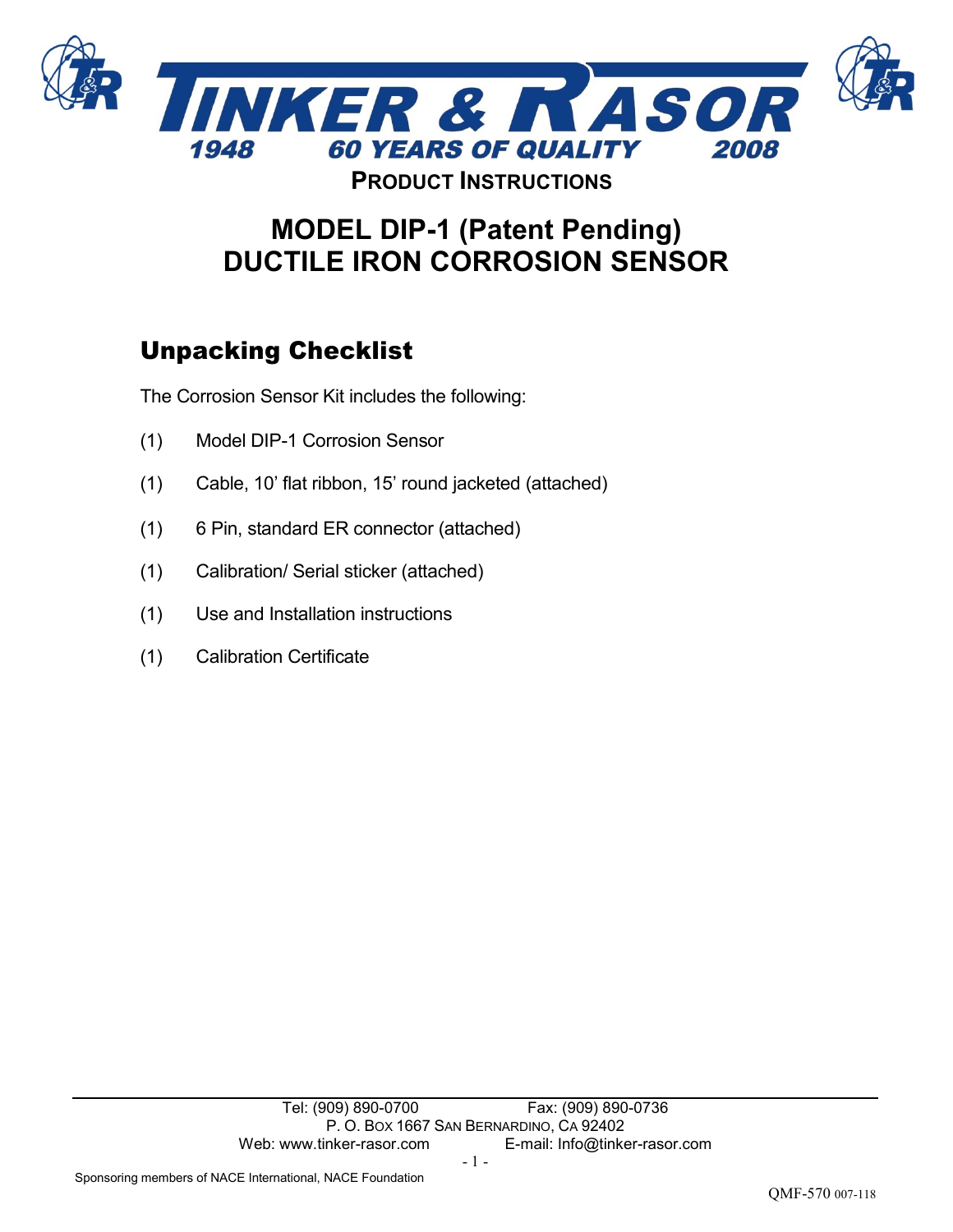

**PRODUCT INSTRUCTIONS**

## **INSTALLATION PROCEDURES**

The Model DIP-1 probes have a 10-foot length of flat ribbon cable attached to the sensor with the other end spliced to a 15-foot length of round PVC jacketed cable which in turn is terminated with a standard 6-pin connector compatible with standard ER instruments.

For mounting the probes under polyethylene encasement, a small amount of adhesive is used to attach the probe to the pipe at the desired location. This adhesive should be applied only to the back (smooth) side of the probe. The ribbon cable should be dressed flat along the surface of the pipe to the point where it exits the encasement<sup>\*</sup>. Handle the ribbon cable with care as it can be damaged by mistreatment.

The round PVC cable can be routed so as to locate the connector conveniently for protection from the environment and to facilitate the taking of subsequent probe readings. The Model T-3 CP Test Station is recommended for this purpose.

If an instrument is on-site, initial readings should be taken. A reading after installation but prior to backfill should show a good "Check" number and the "Div" number should be close to the "Div" reading on the Calibration certificate (+/-5%). Another reading after backfill is recommended to ensure that no damage has occurred during backfill. This reading will be the baseline read against which all future readings are compared.



An example of an installation is shown here.

Note: The probes do not require that polyethylene encasement be used.

Tel: (909) 890-0700 Fax: (909) 890-0736 P. O. BOX 1667 SAN BERNARDINO, CA 92402 Web: www.tinker-rasor.com E-mail: Info@tinker-rasor.com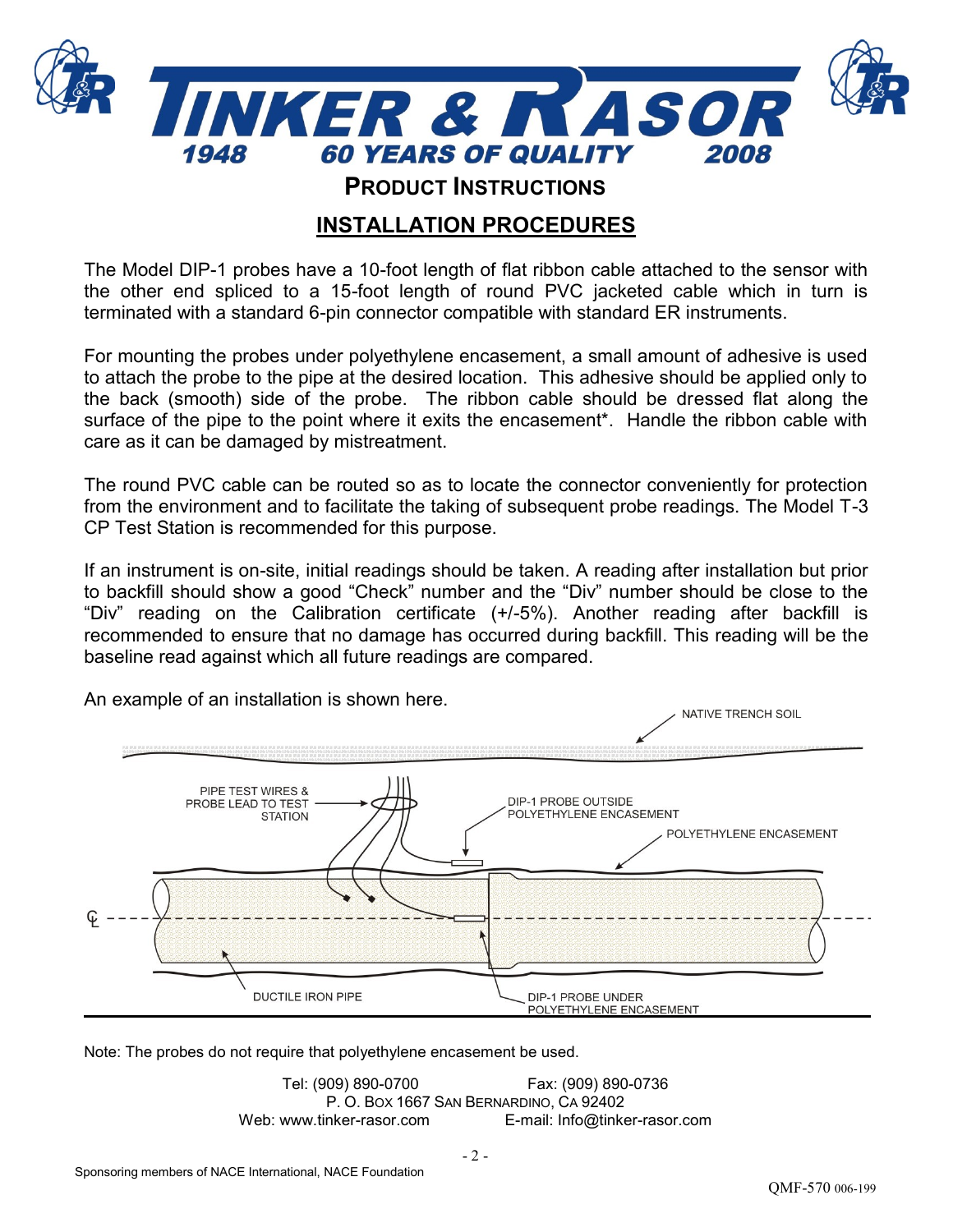

**PRODUCT INSTRUCTIONS**

## **USING THE DIP-1 SENSOR**

The DIP-1 is an Electrical Resistance (ER) sensor with a Ductile Iron measurement element and a measurement span of approximately:

 $DIP-1 = 25$  mils

Each measurement of the sensor provides a measure of cumulative metal loss due to corrosion. On the DIP-1 the annealing oxide coating resulting from the fabrication of the pipe has been preserved on the MEASURE element of the sensor. This better simulates the performance of ductile iron pipe as the annealing oxide is in itself a barrier to the corrosion process. Tests have shown that the oxide coating can significantly delay the onset of corrosion for several months or even years. These sensors in combination with other measurements such as pipe-to-soil potentials can be very useful in determining if and when cathodic protection should be employed.

Typically, the sensor is attached directly to the pipe (MEASURE element facing away from the pipe) with most common adhesives. After attachment, the polyethylene encasement can be pulled over the sensor and the sensor cable routed to the measurement location. Care should be exercised when backfilling to make sure that the flat ribbon cable is not damaged.

To best emulate corrosion occurring on the pipe, the sensor should be at the same electrical potential as the pipe. This can be accomplished by connecting the breakout lead at the instrument connector to the pipe. This is most easily done by connecting the breakout lead to one of the leads coming from the pipe at a potential test station. If corrosion measurements are being made in native soil; the native corrosion rate can be measured without making connection to the breakout lead and the corrosion rate under cathodic protection (CP) can be measured by connecting the breakout wire to the buried pipe or structure.

The sensor measurements can be taken with most industry standard ER instruments, i.e. Rohrback Cosasco Systems CHECKMATE™ or others. These instruments measure in "divisions" (Div) which represent 0.1% of the sensor span.

An example of the steps necessary to take a read of a sensor using the CHECKMATE™ instrument: Connect the instrument cable to the sensor connector. Turn on the CHECKMATE™, choose *Read*, choose *Probe*, choose *Quick*, choose *D*. The instrument will respond with a *Div* number and *Chk* number.

(For the MS1500E, choose the CT 50 probe)

Tel: (909) 890-0700 Fax: (909) 890-0736 P. O. BOX 1667 SAN BERNARDINO, CA 92402 Web: www.tinker-rasor.com E-mail: Info@tinker-rasor.com